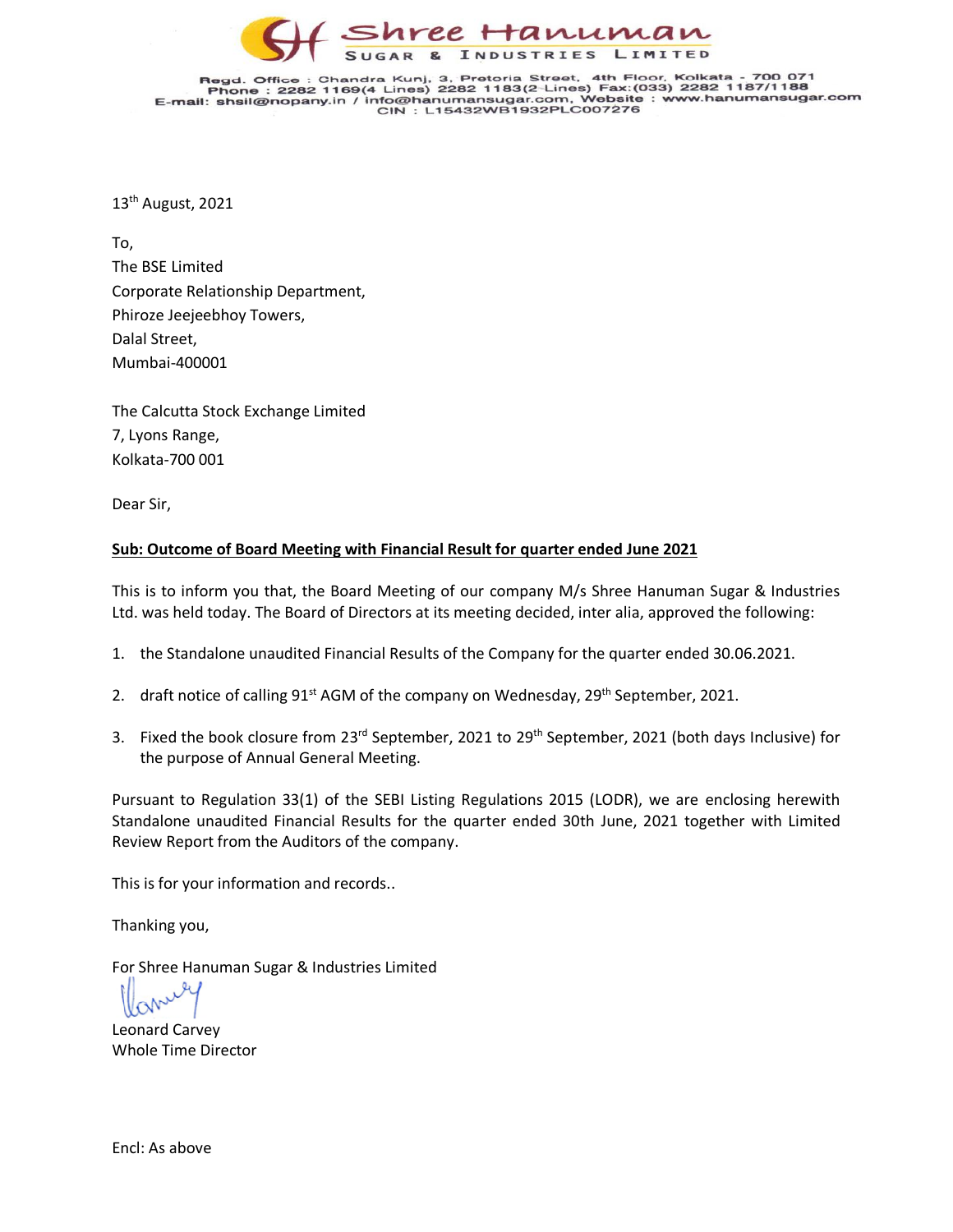Regd. Office : Chandra Kunj, 3, Pretoria Street, 4th Floor, Kolkata - 700 071<br>Phone : 2282 1169(4 Lines) 2282 november 2282 1169;<br>E-mail: shsil@nopany.in / info@hanumansugar.com, Website : www.hanumansugar.com<br>CIN : L15432

| Unaudited Financial Results for the quarter ended 30th June, 2021 |                                                                                                                   |                      |                |             |                |                |  |  |  |  |
|-------------------------------------------------------------------|-------------------------------------------------------------------------------------------------------------------|----------------------|----------------|-------------|----------------|----------------|--|--|--|--|
|                                                                   | <b>PART I</b><br>Rs. in Lacs                                                                                      |                      |                |             |                |                |  |  |  |  |
|                                                                   |                                                                                                                   | <b>Quarter ended</b> |                |             | Year ended     |                |  |  |  |  |
|                                                                   |                                                                                                                   | 30.06.2021           | 31.03.2021     | 30.06.2020  | 31.03.2021     | 31.03.2020     |  |  |  |  |
|                                                                   | (Refer Notes below)                                                                                               | (Unaudited)          | (Audited)      | (Unaudited) | (Audited)      | (Audited)      |  |  |  |  |
| 1                                                                 | <b>Income from Operations</b>                                                                                     |                      |                |             |                |                |  |  |  |  |
|                                                                   | a) Revenue from Operations                                                                                        |                      | 2.04           |             | 2.04           | 150.00         |  |  |  |  |
|                                                                   | b) Other Income                                                                                                   | 20.41<br>20.41       | 19.44<br>21.48 |             | 19.44<br>21.48 | 4.28<br>154.28 |  |  |  |  |
|                                                                   | Total Income $[1(a) + 1(b)]$                                                                                      |                      |                |             |                |                |  |  |  |  |
| $\overline{2}$                                                    | <b>Expenses</b><br>a) Cost of Materials Consumed                                                                  |                      |                |             |                |                |  |  |  |  |
|                                                                   | b) Purchases of stock-in-trade                                                                                    |                      |                |             |                |                |  |  |  |  |
|                                                                   | c) Changes in Inventories of finished goods, work-in-progress and                                                 |                      | 2.04           |             | 2.04           | 116.71         |  |  |  |  |
|                                                                   | stock-in-trade                                                                                                    |                      |                |             |                |                |  |  |  |  |
|                                                                   | d) Employee benefits expenses                                                                                     | 3.57                 | 27.52          | 6.53        | 48.81          | 54.51          |  |  |  |  |
|                                                                   | e) Finance Costs                                                                                                  |                      |                |             |                |                |  |  |  |  |
|                                                                   | f) Depreciation and Amortisation Expense                                                                          |                      |                |             |                |                |  |  |  |  |
|                                                                   | g) Other expenses                                                                                                 | 19.03                | 6.71           | 0.80        | 17.73          | 38.18          |  |  |  |  |
|                                                                   | Total Expenses [2(a) + 2(g)]                                                                                      | 22.60                | 36.27          | 7.33        | 68.58          | 209.40         |  |  |  |  |
| 3                                                                 | Profit/(Loss) from continuing Operation before exceptional                                                        | (2.19)               | (14.79)        | (7.33)      | (47.10)        | (55.12)        |  |  |  |  |
|                                                                   | items and tax (1-2)                                                                                               |                      |                |             |                |                |  |  |  |  |
| 4                                                                 | Exceptional gain/(loss)                                                                                           |                      |                |             |                |                |  |  |  |  |
| 5                                                                 | Profit/(Loss) from continuing Operation before tax (3-4)                                                          | (2.19)               | (14.79)        | (7.33)      | (47.10)        | (55.12)        |  |  |  |  |
| 6                                                                 | Total tax expenses / (credit)                                                                                     |                      |                |             |                |                |  |  |  |  |
| $\overline{7}$                                                    | Net Profit/(Loss) for the period from continuing Operation (5-                                                    | (2.19)               | (14.79)        | (7.33)      | (47.10)        | (55.12)        |  |  |  |  |
|                                                                   | 6)                                                                                                                |                      |                |             |                |                |  |  |  |  |
| 8<br>9                                                            | Profit/ (loss) from discontinued operations before tax                                                            |                      |                |             |                |                |  |  |  |  |
| 10                                                                | Tax expense of discontinued operations<br>Net profit /(loss) from discontinued operation after tax (8-9)          |                      |                |             |                |                |  |  |  |  |
| 11                                                                |                                                                                                                   |                      |                |             |                |                |  |  |  |  |
| 12                                                                | Total profit/(loss) for period (7+10)<br>Other comprehensive income/(loss) after tax                              | (2.19)               | (14.79)        | (7.33)      | (47.10)        | (55.12)        |  |  |  |  |
|                                                                   | Total Comprehensive Income for the period (11+12) (Comprising                                                     |                      |                |             |                |                |  |  |  |  |
|                                                                   | Profit/(Loss) and othe comprehensive income for the period)                                                       |                      |                |             |                |                |  |  |  |  |
| 13                                                                |                                                                                                                   |                      |                |             |                |                |  |  |  |  |
|                                                                   | Paid-up equity share capital (face value of Rs. 10/- per share)                                                   | 1,850.00             | 1,850.00       | 1,850.00    | 1,850.00       | 1,850.00       |  |  |  |  |
| 14                                                                |                                                                                                                   |                      |                |             |                |                |  |  |  |  |
|                                                                   | 15 Other equity as per audited balance sheet                                                                      |                      |                |             | 6,209.42       | 6,256.52       |  |  |  |  |
| 16                                                                | Earnings per equity shares for continuing Operation (not                                                          |                      |                |             |                |                |  |  |  |  |
|                                                                   | annualised):                                                                                                      |                      |                |             |                |                |  |  |  |  |
|                                                                   | (a) Basic earning/ (loss) per share- in Rupees                                                                    | (0.01)               | (0.08)         | (0.04)      | (0.25)         | (0.30)         |  |  |  |  |
|                                                                   | (b) Diluted earning/ (loss) per share- in Rupees<br>17 Earnings per equity shares for discontinued Operation (not | (0.01)               | (0.08)         | (0.04)      | (0.25)         | (0.30)         |  |  |  |  |
|                                                                   | annualised):                                                                                                      |                      |                |             |                |                |  |  |  |  |
|                                                                   | (a) Basic earning/ (loss) per share- in Rupees                                                                    |                      |                |             |                |                |  |  |  |  |
|                                                                   | (b) Diluted earning/ (loss) per share- in Rupees                                                                  |                      |                |             |                |                |  |  |  |  |
|                                                                   | 18 Earnings per equity shares for continued and discontinued                                                      |                      |                |             |                |                |  |  |  |  |
|                                                                   | Operation (not annualised):                                                                                       |                      |                |             |                |                |  |  |  |  |
|                                                                   | (a) Basic earning/ (loss) per share- in Rupees                                                                    | (0.01)               | (0.08)         | (0.04)      | (0.25)         | (0.30)         |  |  |  |  |
|                                                                   | (b) Diluted earning/ (loss) per share- in Rupees                                                                  | (0.01)               | (0.08)         | (0.04)      | (0.25)         | (0.30)         |  |  |  |  |
|                                                                   | See accompanying note to the financial results                                                                    |                      |                |             |                |                |  |  |  |  |

**Notes:**

1 The above unaudited standalone Financial Results of Shree Hanuman Sugar & Industries Ltd. ("the Company") for the quarter ended June, 30, 2021, have been reviewed by the audit committee and approved by the Board of Directors at their respective meeting held on August, 13, 2021. The limited review report of the Statutory Auditor is being filed with BSE Limited and CSE Limited. For more details on standalone results, visit investors sections of our website at www.hanumansugar.com and Financial Result at corporate section of www.bseindia.com and www.cseindia.com

2 The Company operates in two segment- sugar & construction. Hence segment reporting under IND AS - 108 is enclosed.

3 During the year under review Company's Sugar Mill at Motihari, Bihar, continued to remain inoperative due to technical problems. The management of your Company has been taking its best efforts for correcting technical problems to ensure resumption of the production activities.

4 Figure have been re-grouped/re-arranged wherever necessary.

**For Shree Hanuman Sugar & Industries Limited**<br>  $\left\{\begin{matrix} \downarrow \end{matrix}\right\}$ 

**Date: 13.08.2021 Whole Time Director Leonard Carvey**

**Place: Kolkata**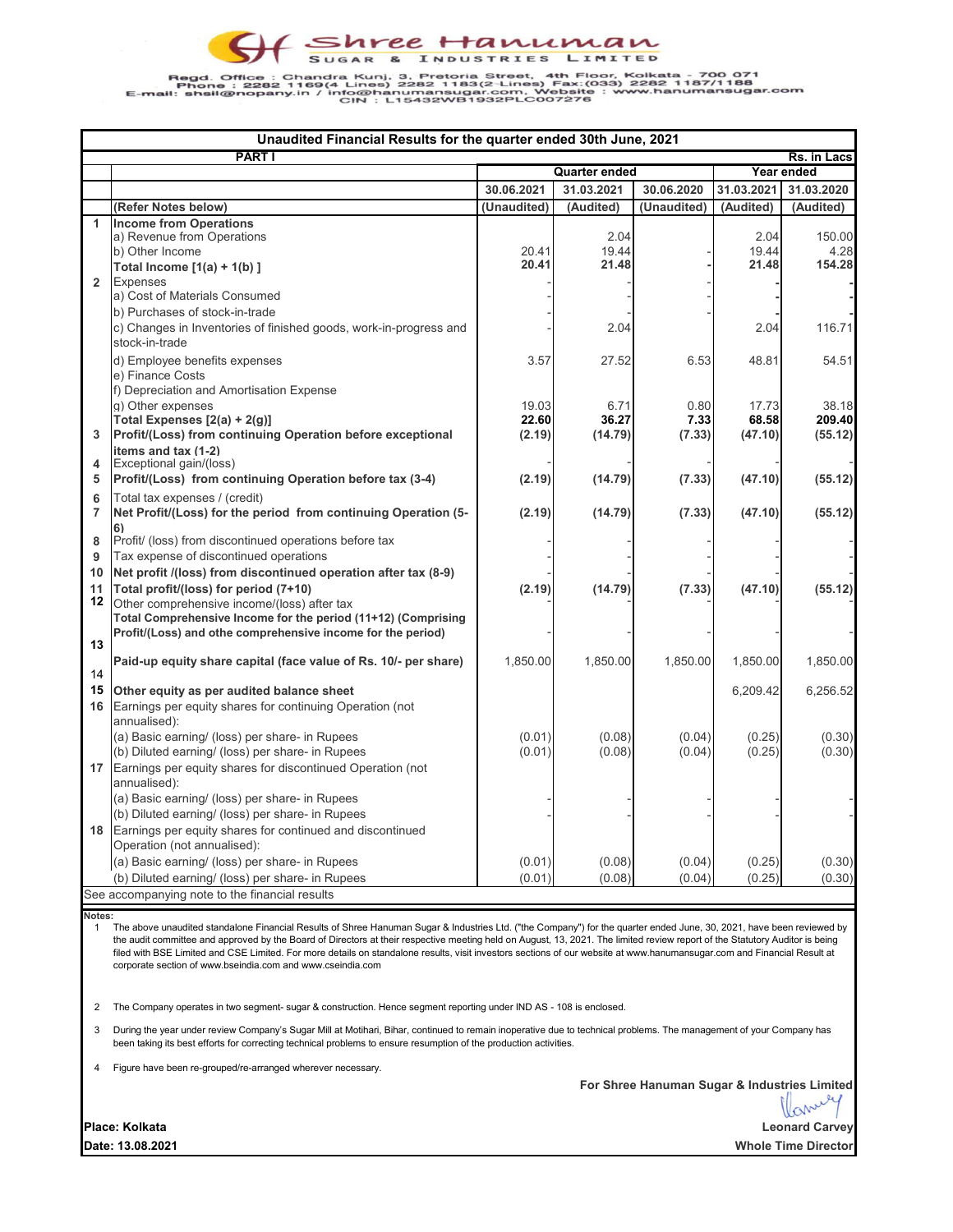## F SHEE HAMUMAN  $\Theta$

Regd. Office : Chandra Kunj, 3, Pretoria Street, 4th Floor, Kolkata - 700 071<br>Phone : 2282 1169(4 Lines) 2282 news: 2282 1169(4 Lines) Fax:(03) 2282 1187/1188<br>E-mail: shsil@nopany.in / info@hanumansugar.com, Website : www.

| Unaudited Segment wise reporting of Revenue, Results and Capital Employed for the quarter ended 30th June, 2021                                                  |                     |                      |                     |                     |                     |  |  |  |  |
|------------------------------------------------------------------------------------------------------------------------------------------------------------------|---------------------|----------------------|---------------------|---------------------|---------------------|--|--|--|--|
|                                                                                                                                                                  | Rs. in Lacs         |                      |                     |                     |                     |  |  |  |  |
|                                                                                                                                                                  |                     | <b>Quarter ended</b> |                     | Year ended          |                     |  |  |  |  |
| <b>Particulars</b>                                                                                                                                               | 30.06.2021          | 31.03.2021           | 30.06.2020          | 31.03.2021          | 31.03.2020          |  |  |  |  |
|                                                                                                                                                                  | (Unaudited)         | (Audited)            | (Unaudited)         | (Audited)           | (Audited)           |  |  |  |  |
| 1. Segment Revenue<br>(Net Sale/Income from each segment)                                                                                                        |                     |                      |                     |                     |                     |  |  |  |  |
| (a) Segment - Sugar<br>(b) Segment - Construction                                                                                                                |                     | 2.04                 |                     | 2.04                | 150.00              |  |  |  |  |
| (C) Others                                                                                                                                                       | 20.41               | 19.44                |                     | 19.44               | 4.28                |  |  |  |  |
| Less: Inter Segment Revenue                                                                                                                                      |                     |                      |                     |                     |                     |  |  |  |  |
| <b>Net Sales/Income from Operations</b>                                                                                                                          | 20.41               | 21.48                |                     | 21.48               | 154.28              |  |  |  |  |
| 2. Segment Results<br>Profit/(Loss) before tax & interest & depreciation<br>from each Segment<br>(a) Segment - Sugar<br>(b) Segment - Construction<br>(C) Others | (2.19)              | (14.79)              | (7.33)              | (47.10)             | (55.12)             |  |  |  |  |
| Less: Finance Costs<br>Less: Depreciation and amortisation expenses<br>Add: Finance Income                                                                       |                     |                      |                     |                     |                     |  |  |  |  |
| Total Profit/(Loss) before tax<br>Less: Tax                                                                                                                      | (2.19)              | (14.79)              | (7.33)              | (47.10)             | (55.12)             |  |  |  |  |
| <b>Total Profit after tax</b>                                                                                                                                    | (2.19)              | (14.79)              | (7.33)              | (47.10)             | (55.12)             |  |  |  |  |
| 3. (Segment Assets - Segment Liabilities)                                                                                                                        |                     |                      |                     |                     |                     |  |  |  |  |
| Segment Asset<br>(a) Segment - Sugar<br>(b) Segment - Construction<br>(C) Others                                                                                 | 14,901.16<br>850.12 | 14,903.63<br>850.12  | 14,959.83<br>850.12 | 14,903.63<br>850.12 | 14,959.83<br>850.12 |  |  |  |  |
| Total Segment Asset (A)                                                                                                                                          | 15,751.28           | 15,753.75            | 15,809.95           | 15,753.75           | 15,809.95           |  |  |  |  |
| <b>Segment Liabilities</b><br>(a) Segment - Sugar<br>(b) Segment - Construction<br>(C) Others                                                                    | 7,250.50            | 7,250.78             | 7,267.21            | 7,250.78            | 7,259.88            |  |  |  |  |
| Total Segment Liabilities (B)                                                                                                                                    | 7,250.50            | 7,250.78             | 7,267.21            | 7,250.78            | 7,259.88            |  |  |  |  |
| Total (A-B)                                                                                                                                                      | 8,500.78            | 8,502.97             | 8,542.74            | 8,502.97            | 8,550.07            |  |  |  |  |
|                                                                                                                                                                  |                     |                      |                     |                     |                     |  |  |  |  |
| For Shree Hanuman Sugar & Industries Limited                                                                                                                     |                     |                      |                     |                     |                     |  |  |  |  |

 $\mathbf{I}$ 

Manuey Leonard CarveyWhole Time Director

 $\mathbf{I}$